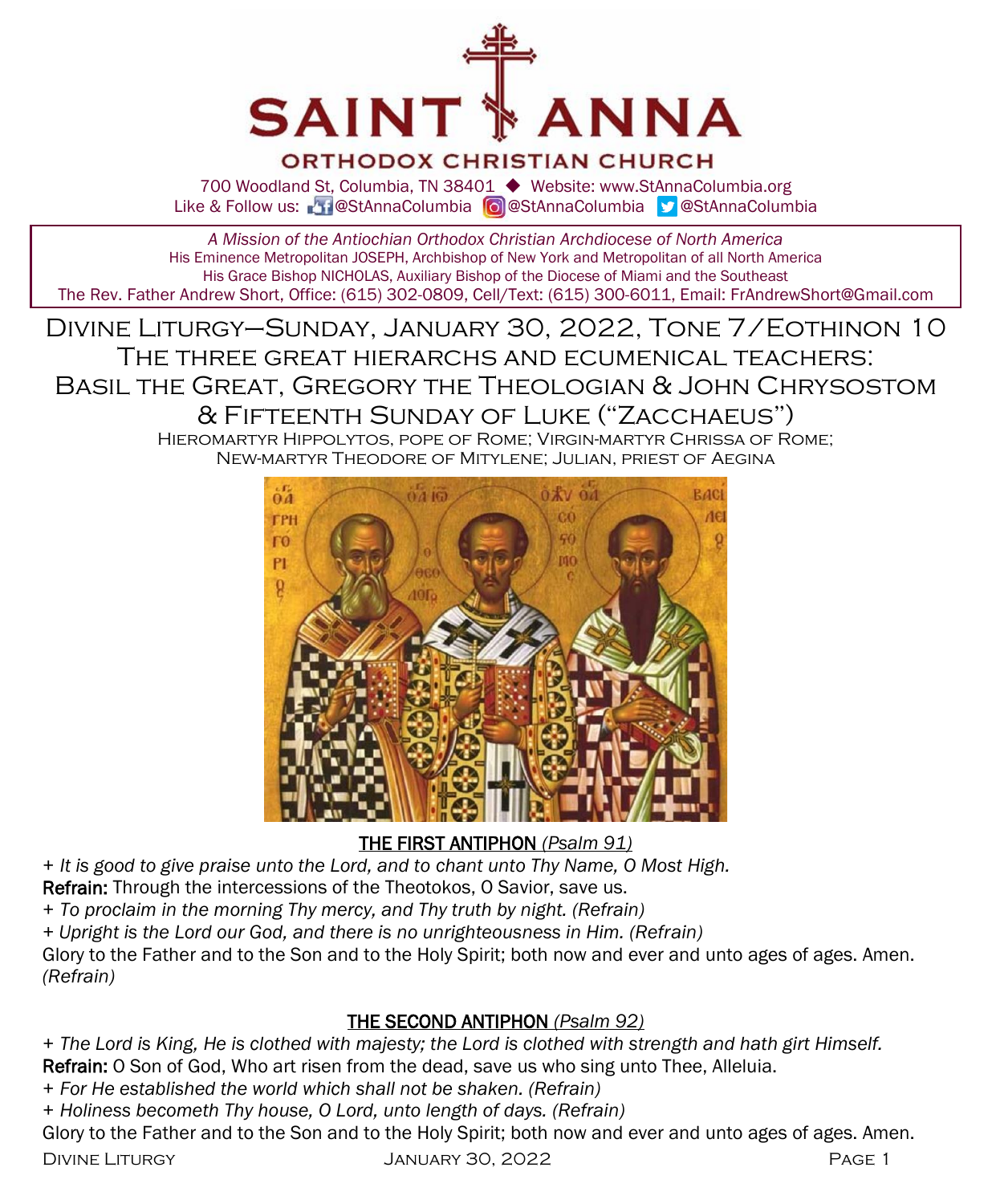#### HYMN OF ST. JUSTINIAN

Only Begotten Son and Word of God, who art immortal, Thou didst take on Thee for our salvation to be incarnate of the Holy Theotokos and ever-virgin Mary and without change was made man, and was crucified also, O Christ our God, and by Thy death hast death subdued. Who art one of the Holy Trinity, glorified with the Father and the Holy Spirit: O save, O save us.

#### THIRD ANTIPHON: RESURRECTIONAL APOLYTIKION IN TONE SEVEN *(Psalm 94:1)*

*+ Come, let us rejoice in the Lord, let us shout with jubilation unto God our Savior.* 

Refrain: Thou didst shatter death by Thy Cross, Thou didst open paradise to the thief: Thou didst turn the sadness of the ointment-bearing women into joy. And didst bid Thine Apostles proclaim a warning, that Thou hast risen O Christ, granting to the world the Great Mercy.

## THE EISODIKON (ENTRANCE HYMN) OF ORDINARY SUNDAYS

Come, let us worship, and fall down before Christ. O Son of God, Who art risen from the dead; Save us who sing to Thee. Alleluia.

## RESURRECTIONAL APOLYTIKION IN TONE SEVEN

Thou didst shatter death by Thy Cross, Thou didst open paradise to the thief; Thou didst turn the sadness of the ointment-bearing women into joy. And didst bid Thine Apostles proclaim a warning, that Thou hast risen O Christ, granting to the world the Great Mercy.

## APOLYTIKION FOR THREE HIERARCHS IN TONE ONE *(\*\*The original melody\*\*)*

The three most great luminaries of the Three Sun Divinity \* have illumined all of the world with the rays of doctrines divine and true; \* they are the sweetly-flowing rivers of wisdom, \* who with godly knowledge \* have watered all creation in clear and mighty streams: \* The great and sacred Basil, and the Theologian, wise Gregory, \* together with the renowned John, \* the famed Chrysostom of golden speech. \* Let us all who love their divinely-wise words \* come together, honoring them with hymns; \* for ceaselessly they offer entreaty for us to the Trinity.

## APOLYTIKION OF ST. ANNA, Righteous Ancestor of God, Mother of the Theotokos:

O Godly-minded Anna, thou didst give birth unto God's pure mother who conceived Him Who is our Life. Wherefore, thou hast now passed with joy to thy heavenly rest, wherein is the abode of them that rejoice in glory; and thou askest forgiveness of sins for them that honor thee with love, O ever blessed one.

## KONTAKION OF THE PRESENTATION OF CHRIST IN TONE ONE

O Christ God, Thou hast sanctified the virgin's womb by Thy birth, and as was meet, hast blessed the hands of Simeon. Thou hast also come to us to save us. Do Thou, when wars prevail, give peace to Thy people, and make mighty those whom Thou hast loved, for Thou alone art the Lover of mankind.

## TRISAGION HYMN

People: *(sung)* Holy God, Holy Mighty, Holy Immortal: have mercy on us. *(Three times)*  Glory to the Father, and to the Son, and to the Holy Spirit: Now and ever, and unto ages of ages. *Amen.*  Holy Immortal: have mercy on us.

*Priest: With Strength!*

People: Holy God, Holy Mighty, Holy Immortal: have mercy on us.

## ~THE NEW TESTAMENT READINGS~

THE EPISTLE *(For the Three Hierarchs)* 

*Priest: Let us attend.*

Divine Liturgy January 30, 2022 Page 2 Reader: Their sound hath gone forth into all the earth. The heavens declare the glory of God. *(Psalm 18:4)*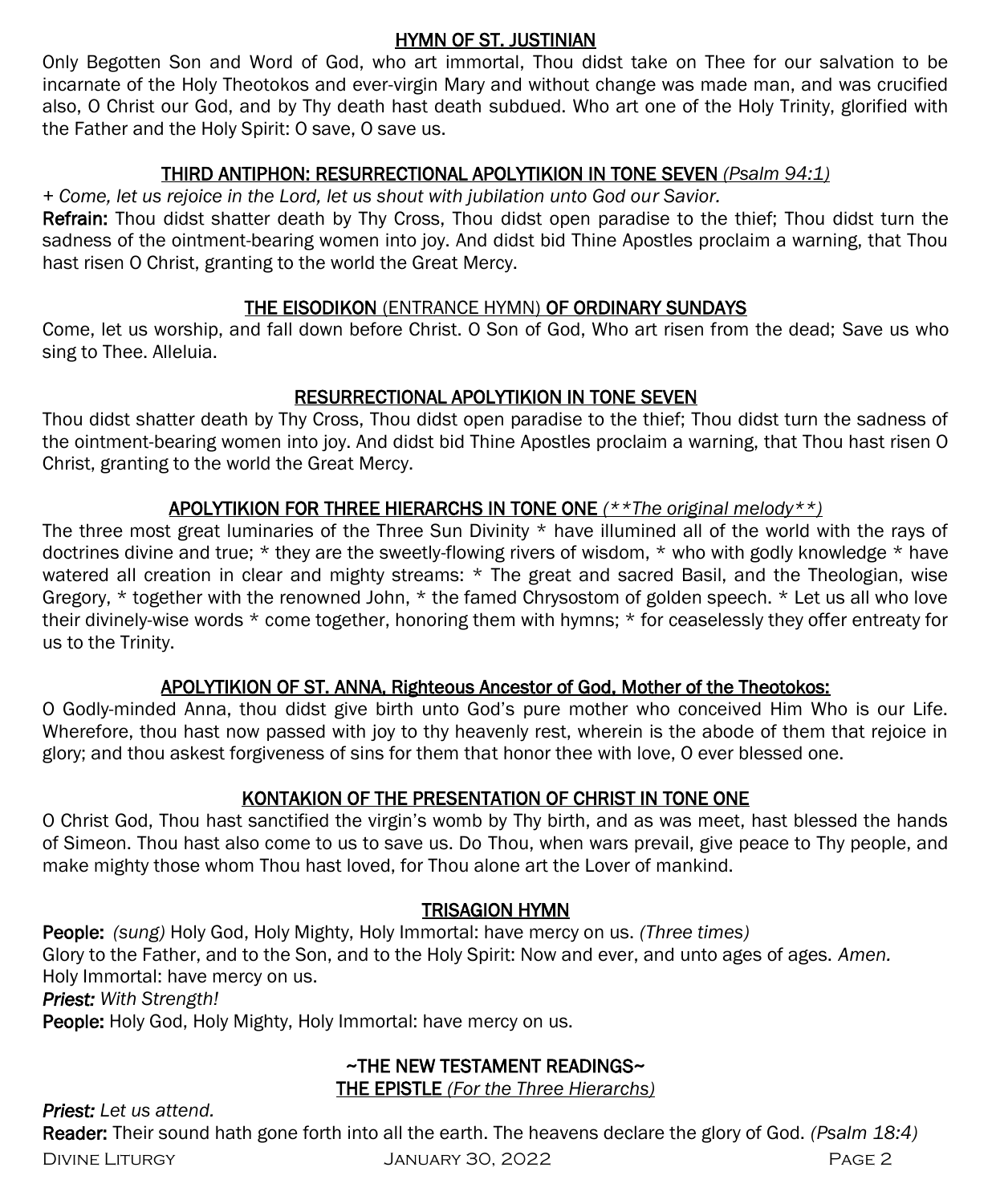#### *Priest: Wisdom.*

#### Reader: The Reading from the Epistle of St. Paul to the Hebrews. (13:7-16)

*Priest: Let us attend.*

Reader: Brethren, remember your leaders, those who spoke to you the Word of God; consider the outcome of their life, and imitate their faith. Jesus Christ is the same yesterday and today and forever. Do not be led away by diverse and strange teachings; for it is well that the heart be strengthened by grace, not by foods, which have not benefited their adherents. We have an altar from which those who serve the tent have no right to eat. For the bodies of those animals whose blood is brought into the sanctuary by the high priest as a sacrifice for sin are burned outside the camp. So Jesus also suffered outside the gate in order to sanctify the people through His own blood. Therefore, let us go forth to Him outside the camp and bear the abuse He endured. For here we have no lasting city, but we seek the city, which is to come. Through Him then let us continually offer up a sacrifice of praise to God, that is, the fruit of lips that acknowledge His Name. Do not neglect to do good and to share what you have, for such sacrifices are pleasing to God.

#### ALLELUIA FOR THE THREE HIERARCHS *(Psalm 88:5,7)*

People: Alleluia, Alleluia, Alleluia.

*Reader: The heavens shall confess Thy wonders, O Lord, and Thy truth in the congregation of saints.* People: Alleluia, Alleluia, Alleluia.

*Reader: God Who is glorified in the council of the saints.*

People: Alleluia, Alleluia, Alleluia.

## THE GOSPEL *(For the Fifteenth Sunday of Luke — "Zacchaeus")*

*Priest: Wisdom. Stand upright. Let us hear the Holy Gospel. Peace be to all.* People: And to thy spirit.

#### *Priest: The Reading from the Holy Gospel according to St. Luke. (19:1-10)*

People: Glory to thee, O Lord, Glory to thee.

*Priest: Let us attend.* 

*At that time, Jesus entered Jericho and was passing through. And there was a man named Zacchaeus; he was a chief tax collector, and rich. And he sought to see Who Jesus was, but could not, on account of the crowd, because he was small of stature. So he ran on ahead and climbed up into a sycamore tree to see Jesus, for He was to pass that way. And when Jesus came to the place, He looked up and said to him, "Zacchaeus, make haste and come down; for I must stay at your house today." So he made haste and came*  down, and received Him joyfully. And when they saw it they all murmured, "He has gone in to be the guest of *a man who is a sinner." And Zacchaeus stood and said to the Lord, "Behold, Lord, the half of my goods I give to the poor; and if I have defrauded anyone of anything, I restore it fourfold." And Jesus said to him, "Today salvation has come to this house, since he also is a son of Abraham; for the Son of man came to seek and to save the lost."*

**People:** Glory to thee, O Lord, Glory to thee.

## CHERUBIC HYMN

We who mystically represent the cherubim, and who sing to the life-giving Trinity the thrice holy hymn, let us now lay aside all earthly cares, that we may receive the King on all who comes invisibly up borne by the angelic host. *Alleluia.*

#### THE NICENE CREED

I believe in one God, the Father Almighty, Maker of heaven and earth, and of all things visible and invisible; And in one Lord Jesus Christ, the Son of God, the Only-begotten, Begotten of the Father before all worlds, Light of Light, Very God of Very God, Begotten, not made; of one essence with the Father, by whom all things were made: Who for us men and for our salvation came down from heaven, And was incarnate of the Holy Spirit and the Virgin Mary, and was made man; And was crucified also for us under Pontius Pilate, and suffered and was buried; And the third day He rose again, according to the Scriptures; And ascended into

Divine Liturgy January 30, 2022 Page 3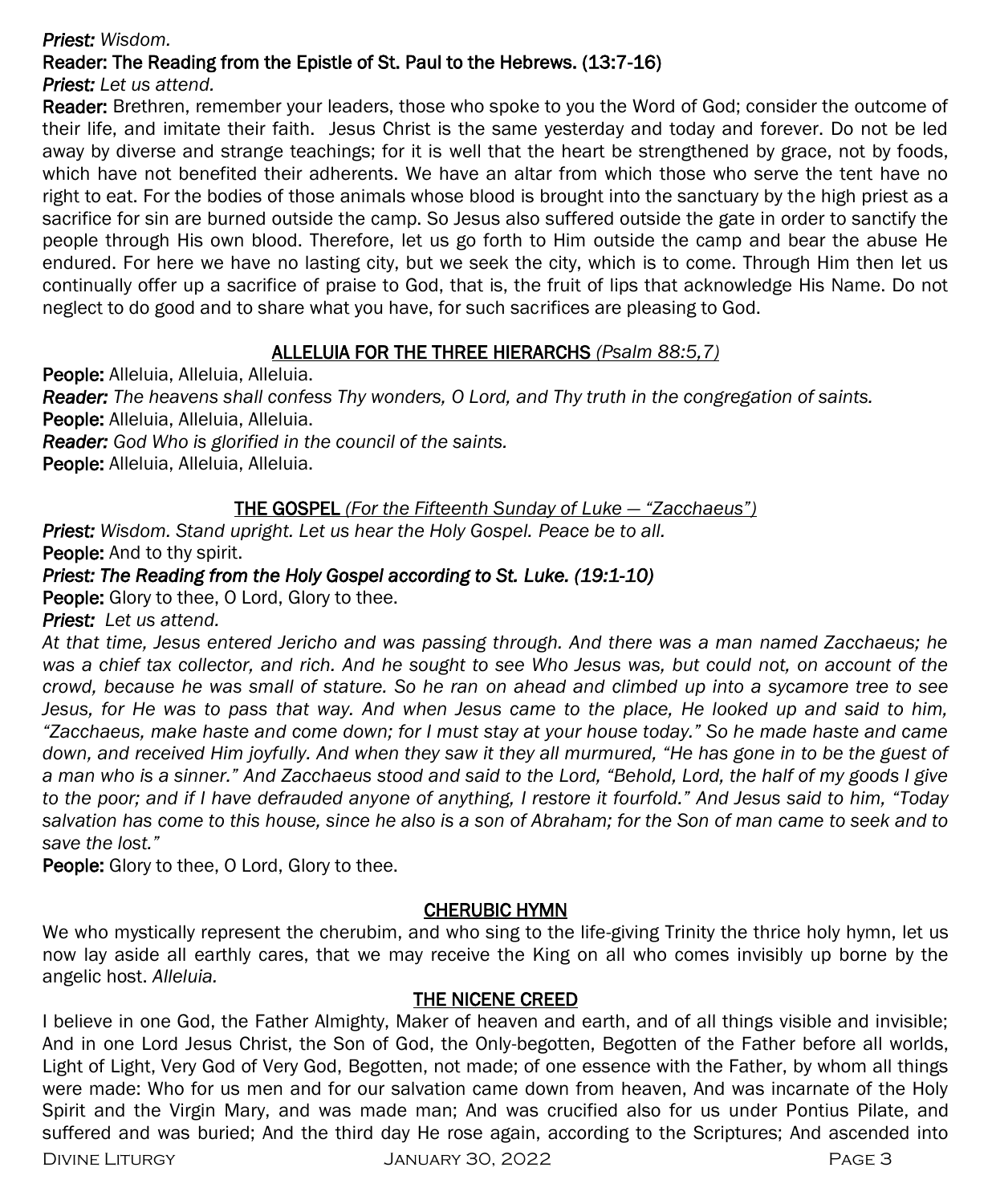heaven, and sitteth at the right hand of the Father; And He shall come again with glory to judge the quick and the dead, Whose kingdom shall have no end. And I believe in the Holy Spirit, the Lord, and Giver of Life, Who proceedeth from the Father, Who with the Father and the Son together is worshipped and glorified, Who spake by the Prophets; And I believe in One Holy Catholic and Apostolic Church. I acknowledge one Baptism for the remission of sins. I look for the Resurrection of the dead. And the Life of the world to come. *Amen.*

#### MEGALYNARION IT IS TRULY MEET

It is truly meet, it is truly meet, to call thee Blessed, Lady Theotokos. Lady ever-greatly blessed, and most perfect in innocence, and Mother of our God. Lady more precious than the cherubim and more glorious beyond all measure than the seraphim, who without corruption gavest birth to God the Word and art truly Theotokos, we magnify Thee, we magnify Thee.

#### THE LORD'S PRAYER

Our Father, who art in heaven, hallowed be thy Name; thy kingdom come; thy will be done on earth, as it is in heaven. Give us this day our daily bread; and forgive us our trespasses, as we forgive those who trespass against us; and lead us not into temptation but deliver us from evil.

## PRE-COMMUNION PRAYER – A PRAYER OF ST. JOHN CHRYSOSTOM

I believe, O Lord, and I confess that thou art truly the Christ, the Son of the living God, who didst come into the world to save sinners, of whom I am chief. And I believe that this is truly thine own immaculate Body, and that this is truly thine own precious Blood. Wherefore I pray thee, have mercy upon me and forgive my transgressions both voluntary and involuntary, of word and of deed, of knowledge and of ignorance; and make me worthy to partake without condemnation of thine immaculate Mysteries, unto remission of my sins and unto life everlasting. *Amen.*

Of thy Mystic Supper, O Son of God, accept me today as a communicant: for I will not speak of thy Mystery to thine enemies, neither will I give thee a kiss as did Judas; but like the thief will I confess thee: Remember me, O Lord, in thy Kingdom. Not unto judgment nor unto condemnation be my partaking of thy Holy Mysteries, O Lord, but unto the healing of soul and body.

## THE COMMUNION HYMN FOR THE THREE HIERARCHS - KOINONIKON – Psalm 18:4-6

Refrain: Their Sound hath gone forth into all the earth.

*1). In the sun hath He set His tabernacle. (Refrain)*

*2). He, like a bridegroom coming forth from his chamber, will rejoice like a giant to run his course. (Refrain)*

*3). From the outermost border of Heaven is His going forth. (Refrain) Alleluia.* 

*Priest: With the fear of God and faith and love, draw near.*

People: Blessed is he that cometh in the Name of the Lord. God is the Lord and hath appeared unto us.

## THE PEOPLE'S COMMUNION HYMN

Receive me today, O Son of God, as partaker of Thy mystical supper; for I will not speak, for I will not speak of Thy mystery to Thine enemies, neither will I give Thee a kiss as did Judas; but like the thief will I confess Thee. Remember me, O Lord, remember me, O Lord, in Thy Kingdom.

#### POST-COMMUNION HYMN

We have seen the true light; we have received the heavenly Spirit. We have found the true faith worshipping the undivided Trinity, who hath saved us.

#### LET OUR MOUTHS BE FILLED

Let our mouths be filled with Thy praise, O Lord that we may sing of Thy glory. For Thou hast made us worthy to partake of Thy holy, divine, immortal, and life creating mysteries. Keep us in Thy holiness that all the day we may meditate upon Thy righteousness. Alleluia. Alleluia. Alleluia.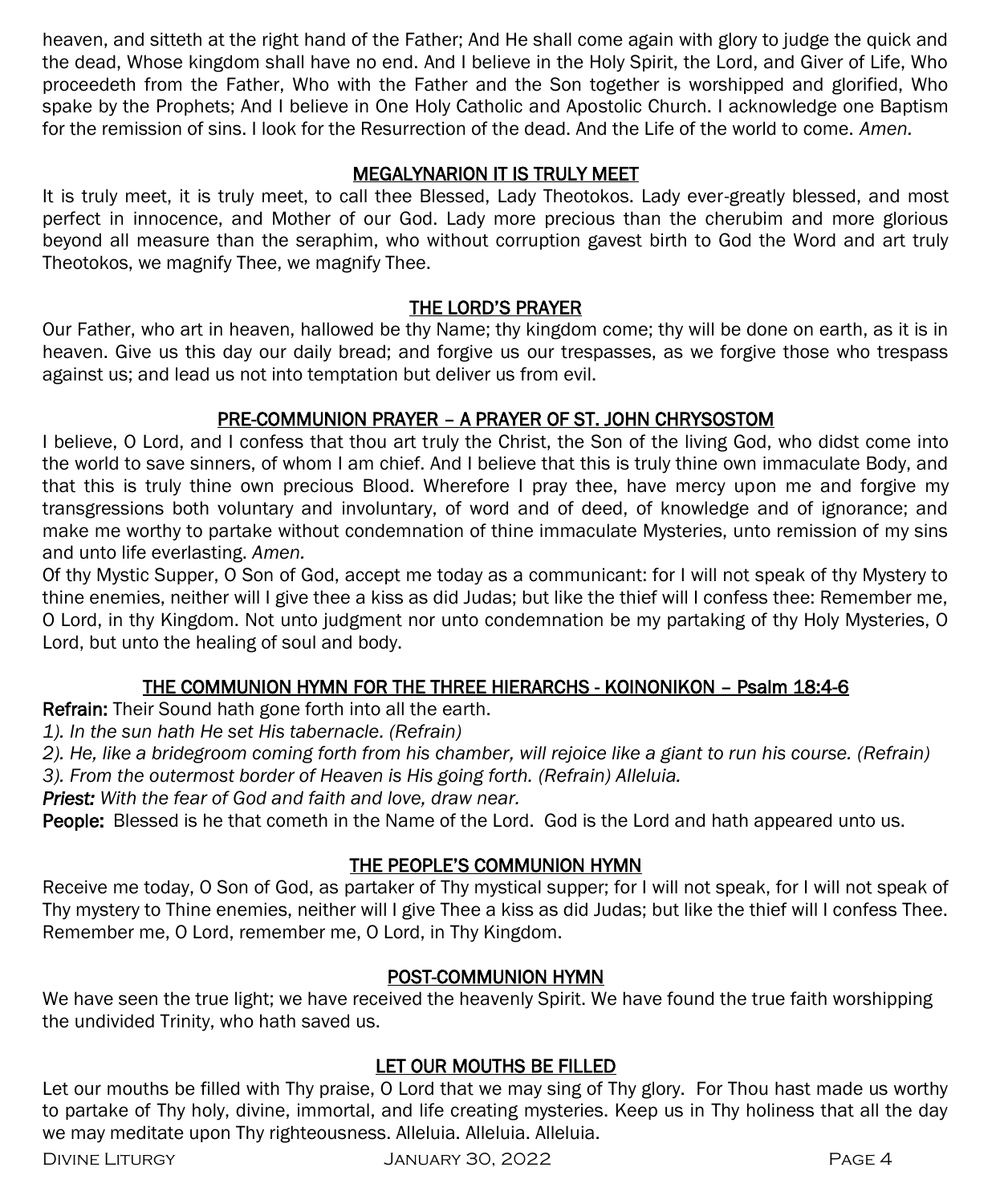# St. Anna Announcements

#### ---------------------------------------------------------------------------------------------------------------------------------------------------------------------------------------- THANK YOU to the Very Reverend Father Bob Sanford for filling-in for Fr. Andrew as he continues to recover from his sickness. ----------------------------------------------------------------------------------------------------------------------------------------------------------------------------------------

Welcome to our Visitors - We're glad you're here! Please join us after the morning services for Coffee Hour so we can meet you and know you better.

Receiving Holy Communion unites us with Our Lord Jesus Christ, His unoriginated Father, the Holy Spirit, our Bishop, and the Church, both in heaven and on earth. To commune signifies a commitment to Holy Orthodox Christianity and that all communicants share this common Apostolic Faith. As such, only those who are members in good standing of the Holy Orthodox Christian Church and who have prepared themselves through prayer, fasting and regular confession may receive the Eucharist. All those present today, including non-Orthodox, are invited to receive the Blessed Bread from the acolytes or clergy as a sign of our friendship.

#### UPCOMING SERVICES:

Sunday, January 30: Orthros (9am) and Divine Liturgy (10am) Tuesday, February 1: Divine Liturgy *for the Presentation of Christ in the Temple* (6pm) Saturday, February 5: Great Vespers (5pm) Sunday, February 6: Orthros (9am) and Divine Liturgy (10am) Saturday, February 12: Great Vespers (5pm) Sunday, February 13: Orthros (9am) and Divine Liturgy (10am) – *The Publican and the Pharisee* Saturday, February 19: Great Vespers (5pm) Sunday, February 20: Orthros (9am) and Divine Liturgy (10am) - *Prodigal Son Sunday* Saturday, February 26: Great Vespers (5pm) Sunday, February 27: Orthros (9am) and Divine Liturgy (10am) – *Meatfare Sunday*

| <b>SERVICE</b>      | <b>ACOLYTES</b> | <b>PROSPHORA</b>         | <b>EPISTLE READER</b>   | <b>CHURCH CLEANING</b> |
|---------------------|-----------------|--------------------------|-------------------------|------------------------|
| Sun, Jan 30         | St. Raphael     | Kh. Belinda Short (F)    | Walt Myros              | Cox, Basil, Walt       |
| Tues. Feb 1         | ALL AVAILABLE   | Arlin & Cathy Troyer (B) | John Meese              | N/A                    |
| Sun, Feb. 6         | St. Herman      | Arlin & Cathy Troyer (F) | <b>Basil Derryberry</b> | Lemon, Trover          |
| <b>Sun, Feb. 13</b> | St. Raphael     | Arlin & Cathy Troyer (F) | <b>BJ</b> Rose          | Kelley, Kelley         |
| Sun, Feb. 20        | St. Herman      | Julie Dumond (B)         | <b>Grant Kelley</b>     | Webster, Rose          |
| Sun, Feb. 27        | St. Raphael     | Julie Dumond (F)         | Steve Cox               | Stephens, Beach        |

Acolyte Teams: St. Raphael Team St. Herman Team Andrew Webster **Kellen Stephens** Adrian Hill Kanen Stephens Jesse Cox Ben Weaver Theodore Thomas Jaden Kent

Leader – Steve Cox Leader – Brian Weaver



|                     | Special Days THIS WEEK - May God Grant You Many Years! |                                    |      |
|---------------------|--------------------------------------------------------|------------------------------------|------|
| Birthdavs:          | Daniel Cox                                             | January 30                         | KARA |
| <b>Saints Davs:</b> | Robbie Cox                                             | February 1 – St. Brigid of Kildare |      |
|                     | Katerina Kelley                                        | February 1 - St. Brigid of Kildare | Y    |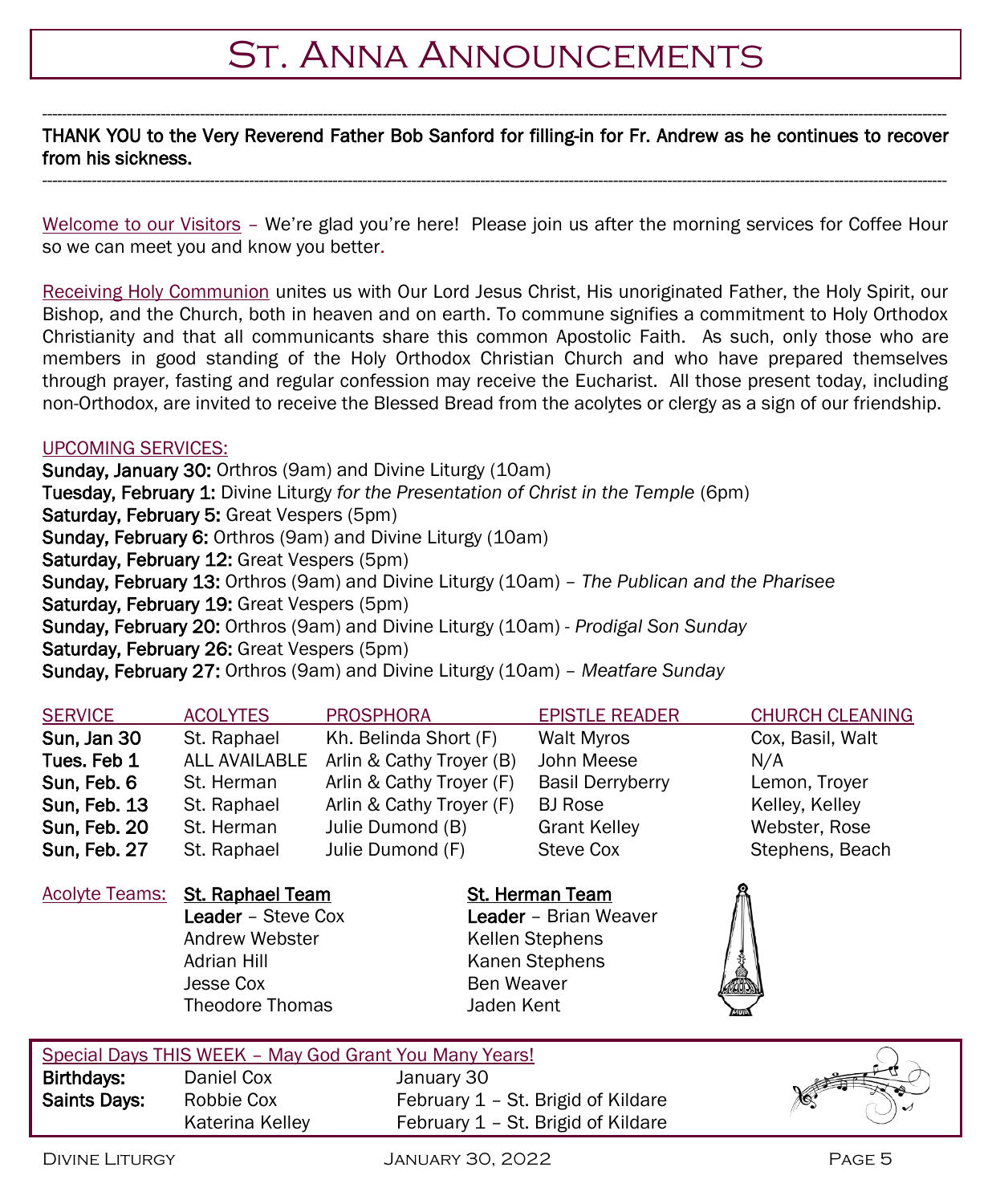#### PLEASE SAVE THESE DATES:

- 1.) St. Anna Men's Night Out Tuesday, February 8 6pm *Location - TBA*
- 2.) DOMSE Winter Retreat Friday & Saturday, February 25 & 26 *St. Elias Orthodox Church, Atlanta, GA*
- 3.) Meatfare Sunday Sunday, February 27
- 4.) Annual Choir Appreciation Luncheon Sunday, February 27 12 Noon *Location – TBA*
- 5.) Cheesefare/Forgiveness Sunday Sunday, March 6
- 6.) Great Lent Begins Monday, March 7
- 7.) 2022 Parish Life Conference (PLC) June 15-18 *Hosted by St. John Orthodox Church, Memphis, TN*

Church School – 8:45 am (Ages 3-12) – Sunday Morning Church School has been paused until Kh. Belinda's health is restored, and she can return to St. Anna.

St. Anna Women's Nativity Community Charity - the Center of Hope, a local Domestic Violence and Abuse non-profit. We can help this organization by providing the following items: Mayonnaise (small), Toilet Paper, Laundry Detergent, Paper Towels, Light Bulbs, Batteries (9 Volt), Snack Foods: Chips, Snack Cakes, Cookies, Granola Bars, etc. To learn more: www.centerofhopetn.org. A box is located on the floor near the Materials Rack at the back of the church through TODAY - January 30th for this collection.





DOMSE Winter Retreat: February 25-26, 2022 - *Hosted by St. Elias Orthodox Church, Atlanta, GA* Special sessions for Men, Women, Young Adults, Teens and Child Care for all Teaching sessions. https://domse.org/event/domse-winterretreat2022/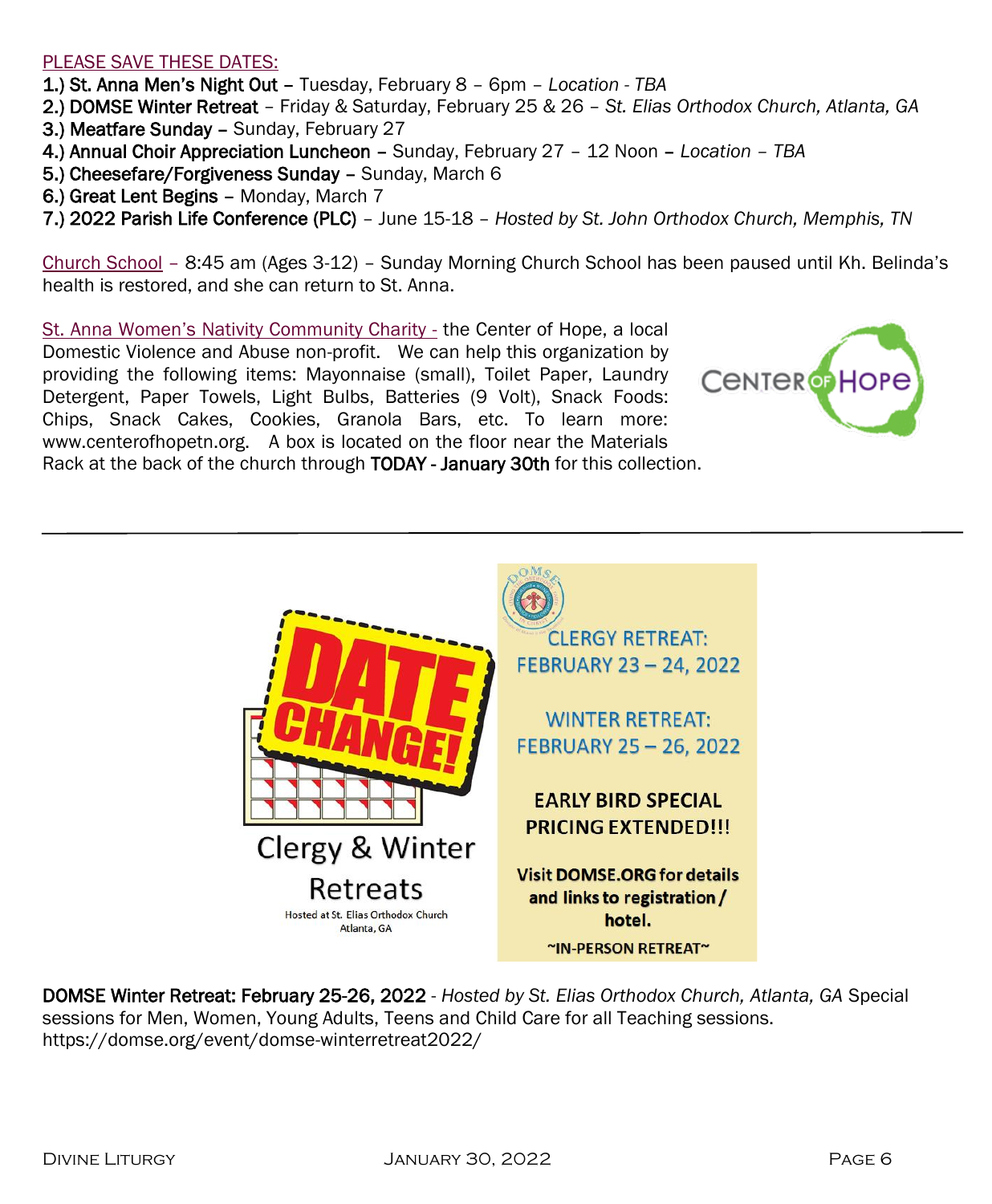## ST. ANNA PRAYER REQUESTS

#### *(Please send updates to this Prayer List to: FrAndrewShort@Gmail.com)*

- Planning for our church Please pray for all of those involved with the short-term and long-term plans.
- Rita Trimble
- Jordan (Basil Derryberry's nephew)
- McCaffrey family (friends of Webster's)
- Ben & Family (Kevin Hathaway's son)
- Anna (Basil Derryberry's sister)
- Robbie (Basil Derryberry's brother)
- Melody (Anna Rose's friend)
- Mark (Julie Dumond's husband)
- TJ (Kevin Hathaway's friend)
- Kevin & Laura Hathaway
- Bonnie (Rachel Meese's grandmother 101 yrs)
- Lisa Trimble
- Cynthia (Nancy Webster's friend)
- Sister Aemilia (The Short's daughter in Greece)
- Robert & Suzanne (Basil Derryberry's parents)
- Joe & Margaret (Basil Derryberry's friends)
- Madeleine (Andrew Webster's friend)
- Brianna & Niko, son Cruz (Danielle's cousin)
- Angela (Lisa Trimble's friend)
- David (Anna Fuertes' son)
- Lindsay (Andrew Webster's friend)
- Sarah & family (Rachel Meese's friend)
- Donna (Lindsay Weaver's stepmother) - Jeff (Lindsay Weaver's father)
- Don (Fr. Andrew's friend)
- Sonia (Danielle Thomas' aunt)
- Katlynn (John Fuertes' granddaughter)
- Wayne (John Fuertes' friend)
- Isaac (Fr. Andrew's friend)
- Arlin Troyer
- Greg (Rita Trimble's godson)
- Jake & family (Rachel Meese's brother)
- Linda (Lisa Trimble's cousin)
- Jan (Lisa Trimble's friend)
- John & Jackie (Kevin Hathaway's son & wife)
- Dn. Stephen and Sh. Mary Heffelfinger
- Greg Webster
- Rebekah Meese
- Newly Departed Marie Ramirez (Sh. Mary's mother)
- Newly Departed Renee Gonzales (Arlin Troyer's sister)
- Fr. Andrew and Kh. Belinda
- John and Rachel Meese and boys
- Jesse and Audrey Lloyd